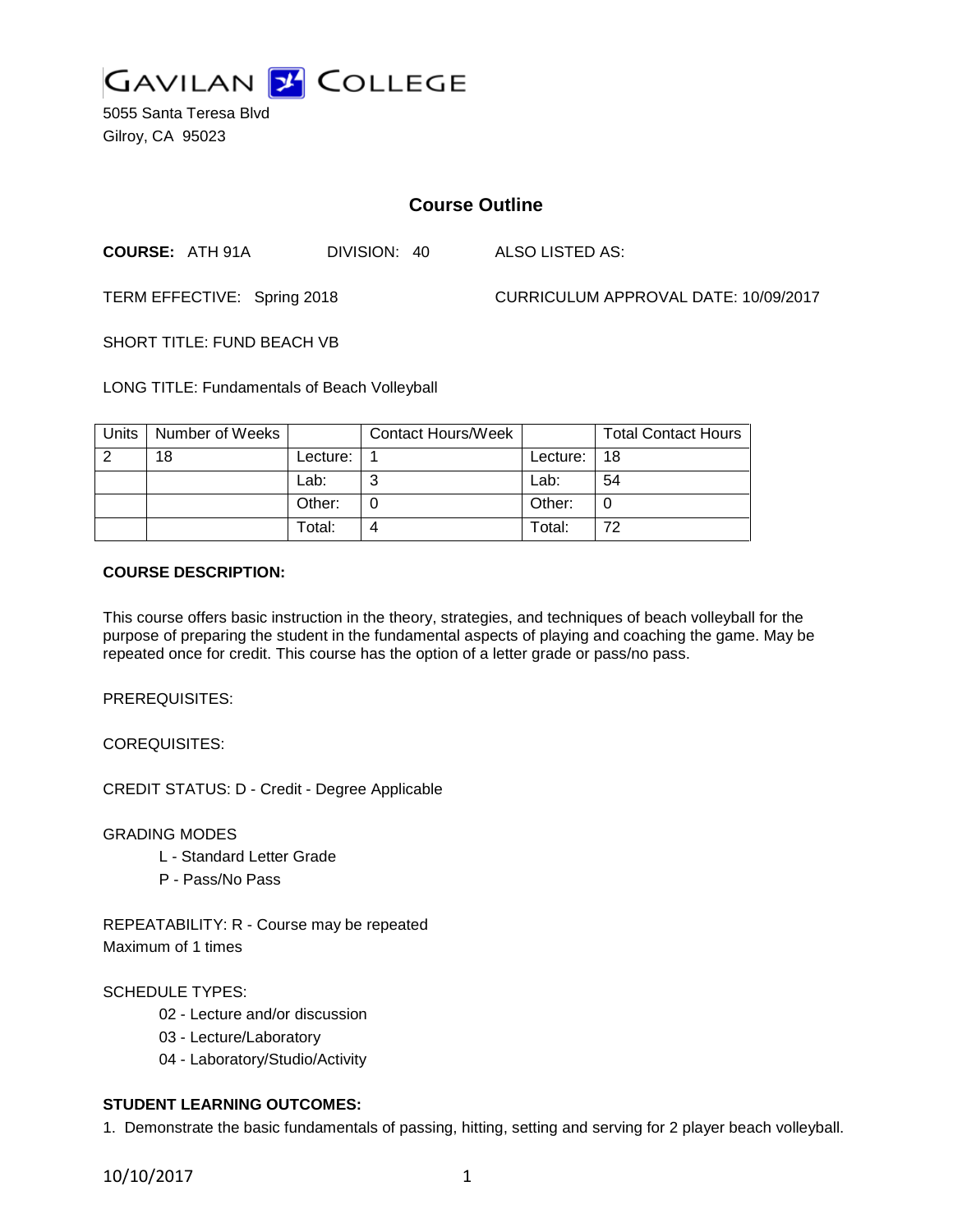Measure of assessment: demonstration

Year assessed, or planned year of assessment: 2018

Semester: Fall

2. Explain the basic offensive and defensive theories, recognize those situations on the beach volleyball court, and react accordingly.

Measure of assessment: discussion, exam, demonstration

Year assessed, or planned year of assessment: 2018

### **CONTENT, STUDENT PERFORMANCE OBJECTIVES, OUT-OF-CLASS ASSIGNMENTS**

Curriculum Approval Date: 10/09/2017

Lecture Content:

4 Hours

Lecture Content: Introduction and discussion of course syllabus, grading procedures and equipment requirements specific to beach volleyball. Discussion on the unique aspect of playing beach volleyball and the differences between beach and indoor volleyball. Lecture, discussion and video in the fundamental techniques of the float serve and topspin serve will be presented.

Student Performance Objectives: Discuss the course requirements and explain how they will be graded. Explain the differences and similarities between playing beach volleyball and indoor volleyball. Describe the techniques for the float and topspin serve.

4 Hours

Lecture Content: 2 player defense, including defensive position, movement, and team philosophy will be discussed. Situations, philosophies, and strategies involved in various 2 player defenses will be discussed. Student Performance Objectives: Discuss the strategies involved in 2 player beach volleyball. Develop a team philosophy.

3 Hours

Lecture Content: Presentation on the sets generally utilized when playing 2 player beach volleyball. Discussion on why and when you would serve a particular player.

Student Performance Objectives: Discuss the sets commonly used for 2 player beach volleyball. Explain the reason why and when you would serve a certain player.

5 Hours

Lecture Content: Lecture, discussion, and testing on the basic rules of the sport of 2 player beach volleyball. A written test on the rules will be included. Semester review.

Student Performance Objectives: Discuss the rules of 2 player beach volleyball. Participate in a written exam on the rules of play.

2 Hours

Final

Lab Content:

12 Hours

Lab Content: Conditioning and stretching specific to moving in the sand will be presented. Presentation on the fundamentals of passing and setting; including the stance, footwork and mechanics involved in each skill. Basic serving fundamentals will be introduced. Guided practice in the fundamental techniques of the float serve and topspin serve will be presented.

Student Performance Objectives: Demonstrate the proper care and use of equipment. Demonstrate the correct stretching and conditioning methods specific to moving in the sand. Demonstrate and explain the basic fundamentals involved in passing, setting and serving.

12 Hours

Lab Content: Presentation on the fundamental mechanics involved in hitting, including the approach, arm swing, follow through, and wrist snap will be introduced. Demonstrations, video, live games, and guided practices will be utilized.

Student Performance Objectives: Analyze the various techniques involved in executing a spike. Explain and demonstrate general defensive techniques specific to playing 2 person beach volleyball. Perform various defenses in drill and scrimmage situations.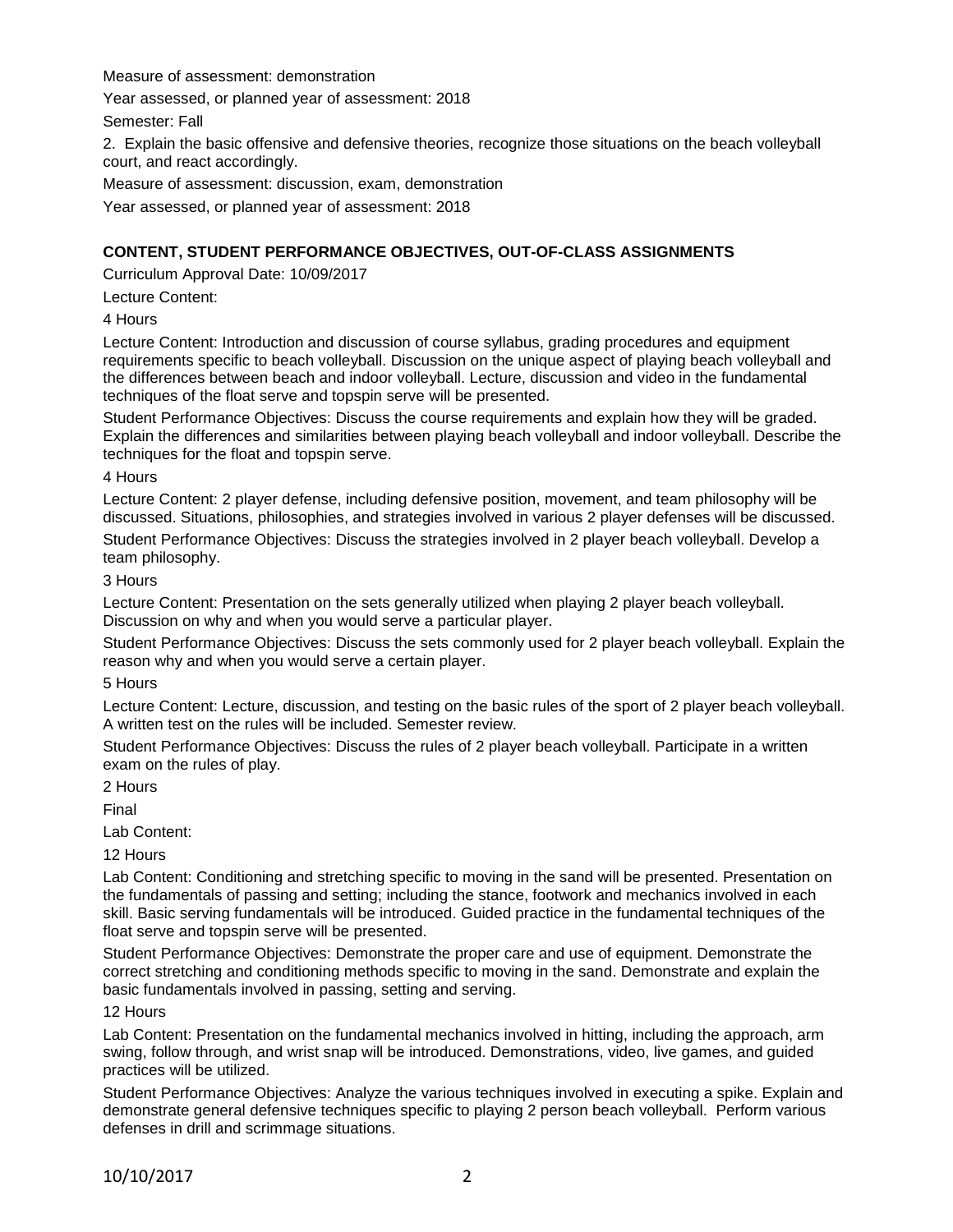9 Hours

Lab Content: Demonstration and practice of the different sets to hit; such as a 5 (high backset), 4 (high outside), 3 (shoot to middle), 2 (high middle), and 1 (quick middle).

Student Performance Objectives: Demonstrate different sets in practice and game situations.

15 Hours

Lab Content: Inter-class play, including tournament play. Student skills and their ability to execute in offensive and defensive situations will be evaluated during game play.

Student Performance Objectives: Demonstrate their skills, offensive and defensive positioning, and the rules of the game for 2 player beach volleyball through inter-class play and by umpiring/refereeing.

2 Hours

## **METHODS OF INSTRUCTION:**

lecture, demonstration, discussion, multi-media, guided practice

## **OUT OF CLASS ASSIGNMENTS:**

Required Outside Hours: 8

Assignment Description: Out of Class Assignments: Homework: Students will watch a practice and write a description of the passing and setting drills used. Using a video, students will evaluate their serving technique.

Required Outside Hours: 8

Assignment Description: Out of Class Assignments: Homework: Students will attend a 2 player beach volleyball match and analyze hitting techniques. They will make a list of the fundamental hitting techniques observed which will be discussed in class. Students will watch a 2 player beach volleyball match (either live or on video) and share observations of defensive techniques with fellow classmates. They will watch a collegiate level 2 player beach volleyball match and chart what the defensive strategies are and how successful or unsuccessful it is. Students will also note what adjustments are or are not being made and how this affects the match outcome.

Required Outside Hours: 6

Assignment Description: Out of Class Assignments: Homework: Students will watch and evaluate players in a match situation, analyzing the effectiveness or failures of various sets.

Required Outside Hours: 10

Assignment Description: Out of Class Assignments: Homework: Students will analyze a referee and/or umpire's performance. They will watch a match and write a critique utilizing the information gained in class. They will meet in groups to review for the written and practical final.

### **METHODS OF EVALUATION:**

Writing assignments Percent of total grade: 10.00 % Written Homework Skill demonstrations Percent of total grade: 50.00 % **Demonstration** Objective examinations Percent of total grade: 10.00 % Multiple Choice, True/False, Matching, Completion Other methods of evaluation Percent of total grade: 30.00 %

### **REPRESENTATIVE TEXTBOOKS:**

Recommended Representative Textbooks No textbook required. Handouts will be provided as needed.

10/10/2017 3